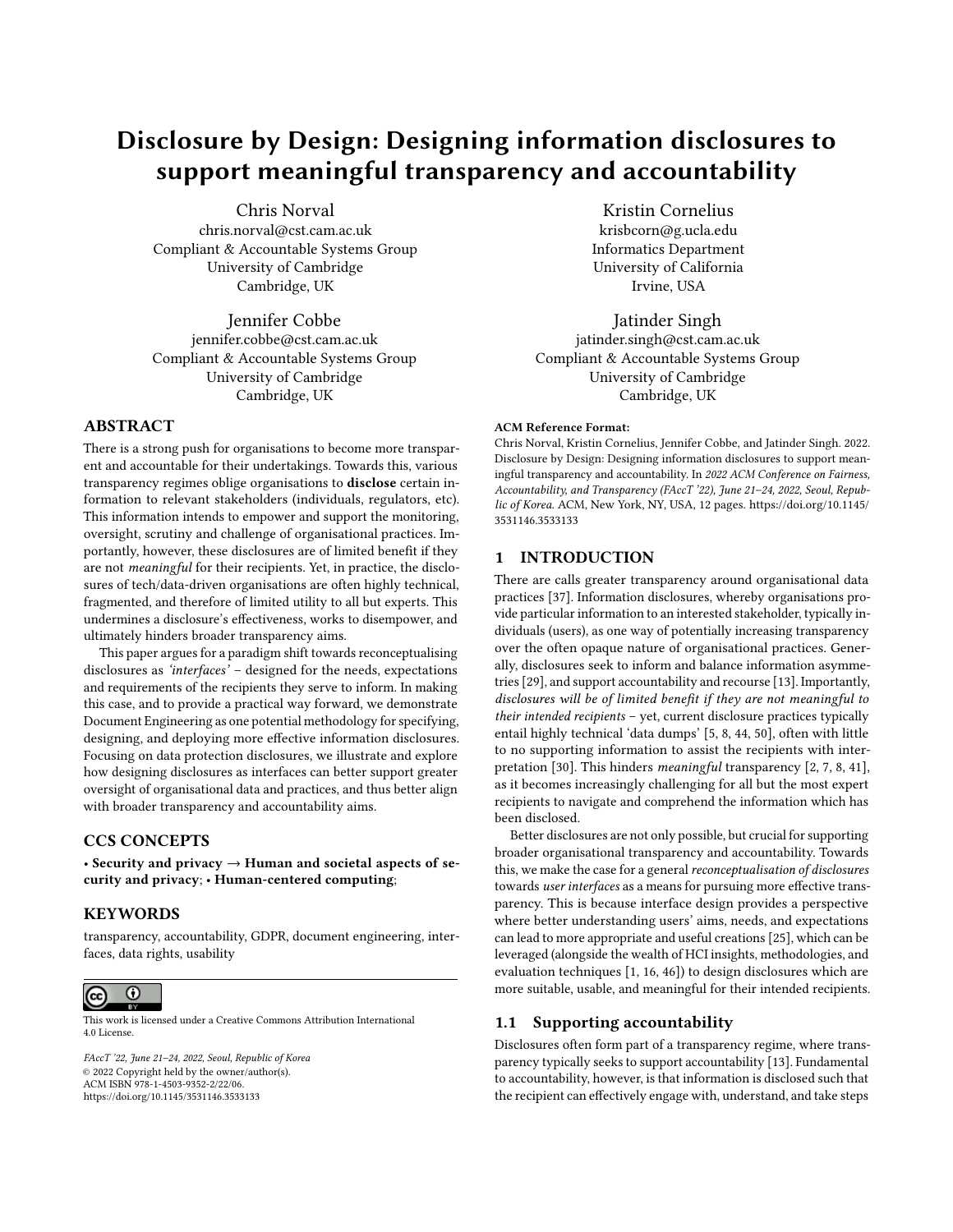to act on that information [\[9\]](#page-10-8). Transparency does not necessarily provide much benefit in and of itself [\[3,](#page-10-9) [9,](#page-10-8) [35\]](#page-11-8). Indeed, too much information can even counter-productively hinder understanding of what is happening, obscuring useful material behind or within other information (the so-called 'transparency paradox' [\[47\]](#page-11-9)); current disclosure practices appear an unfortunate case in point ([§2.2\)](#page-2-0). Instead, meaningful accountability requires the disclosure of contextually appropriate information [\[13\]](#page-10-0): that (i) relevant to the forms of accountability likely to be involved, (ii) accurate in that it is correct, complete and properly representative, (iii) proportionate to the level of knowledge needed, and (iv) comprehensible by those to whom an account is owed. Such information, in turn, supports the broader accountability mechanisms of deliberation, review, interrogation, contestation, challenge, recourse, etc. [\[13,](#page-10-0) [32\]](#page-11-10).

#### 1.2 Toward meaningful disclosures

This paper argues that better disclosures—which act to meet the needs of their recipients—are possible. In particular, we challenge the overly-technical and fragmented nature of current disclosures, and highlight the potential and ways for realising better disclosures. This topic warrants urgent attention; as we have seen with other forms of mandated information (e.g. privacy policies [\[39\]](#page-11-11)), the typical efforts and approaches for implementing such disclosures whether effective or otherwise—tend to cement themselves as the 'status quo' over time. Current public discourse around the practices of tech/data-driven organisations along with new and emerging regulations that often include transparency provisions ([§2.1\)](#page-1-0) together offer an opportunity to challenge and reshape the expectations of information disclosures. This could prevent the current (inadequate) approaches to disclosures from being considered acceptable and falling into a stasis of (ineffective) 'checkbox exercises' as a result.

Specifically, we demonstrate the potential for disclosure interfaces, where disclosures—conceptualised as user interfaces—are designed around the needs, interests and expectations of their recipients. We illustrate one potential methodology (Document Engineering [\[23\]](#page-10-10)) for their construction and evaluation, practically demonstrating the process by elaborating the methodological steps (and by leveraging a selection of real-world disclosures) for creating a disclosure interface. We then indicate the potential for disclosure interfaces through a user-study, showing that participants found a disclosure interface more usable, and were more confident in understanding its information. In all, we highlight the need for more attention to be brought to the practical dimensions of disclosures (and transparency regimes in general), showing that considering disclosure design can help in making organisational transparency measures more effective.

# <span id="page-1-1"></span>2 THE IMPORTANCE OF EFFECTIVE DISCLOSURES

An effective disclosure works to support a transparency regime, as the information disclosed can assist in monitoring and holding organisations to account for their actions (or, indeed, inactions) [\[13\]](#page-10-0). Disclosures are important for addressing power imbalances and information asymmetries, potentially helping to bring about more empowered and informed stakeholders [\[4\]](#page-10-11) by providing a means

to reveal or oversee organisational practices of concern or interest. For example:

Users, or those otherwise affected by a technology, potentially have much to gain from being able to understand more about an organisation's internal practices, particularly those that impact themselves. This may be a sole individual with an interest in how organisations use their information, or it could involve support from activists, civil society or public interest groups, etc. Having greater oversight over organisational practices can assist in better understanding the potential implications of engaging with an organisation (directly or indirectly), in determining whether the organisation behaves in line with expectations, and supporting further action. That is, disclosures can provide information that enables users to understand, identify, and push back against unscrupulous practices in an informed way [\[45,](#page-11-12) [51\]](#page-11-13).

Regulators (i.e. independent public authorities responsible for monitoring and enforcing the application of the law) will also have an interest in the practices of organisations, and effective disclosures can assist them in carrying out their role. For example, disclosures can assist regulators' monitoring and oversight activities, ensuring that organisations are behaving appropriately and in accordance with their legal obligations [\[13\]](#page-10-0). Regulators play a particularly important role, given that they can take action in ways that individuals cannot; in investigations, disclosures can act as evidence, from which enforcement steps can be taken – be it guidance, warnings, or more serious punitive measures.

Organisations (including representative groups and trade organisations) themselves also stand to benefit from more transparency over their actions. Effective disclosures give opportunities for interested external parties to probe their actions, perhaps helping to identify practices leading to issues or outcomes that may be unexpected or unintentional (i.e. verifying that processes are operating as intended). Better disclosure practices can also help facilitate improved user relationships through demonstrating that they take their responsibilities seriously [\[34,](#page-11-14) [42\]](#page-11-15).

# <span id="page-1-0"></span>2.1 Disclosure obligations within data protection law

Given the scale of personal data processing, disclosures within data protection regimes are particularly important. Data protection law generally seeks to empower those whose personal data is processed by organisations by providing means to oversee and such processing. The provision of disclosed information can support a range of interested stakeholders in understanding and challenging the organisational practices that concern them, and can assist in bringing organisations using personal data to heel [\[15\]](#page-10-12). The role of disclosed information in this regard has long made it (alongside organisational transparency and accountability more broadly) an important focus for policymakers.

The prominent example of data protection law is the EU's General Data Protection Regulation (GDPR) [\[18\]](#page-10-13). The GDPR governs the processing of personal data, strengthening the rights of those whose personal data is being processed ('data subjects'), while reinforcing the responsibilities of the organisations or entities responsible for that processing ('data controllers'). A foundational principle of the GDPR is the transparency of information about processing (GDPR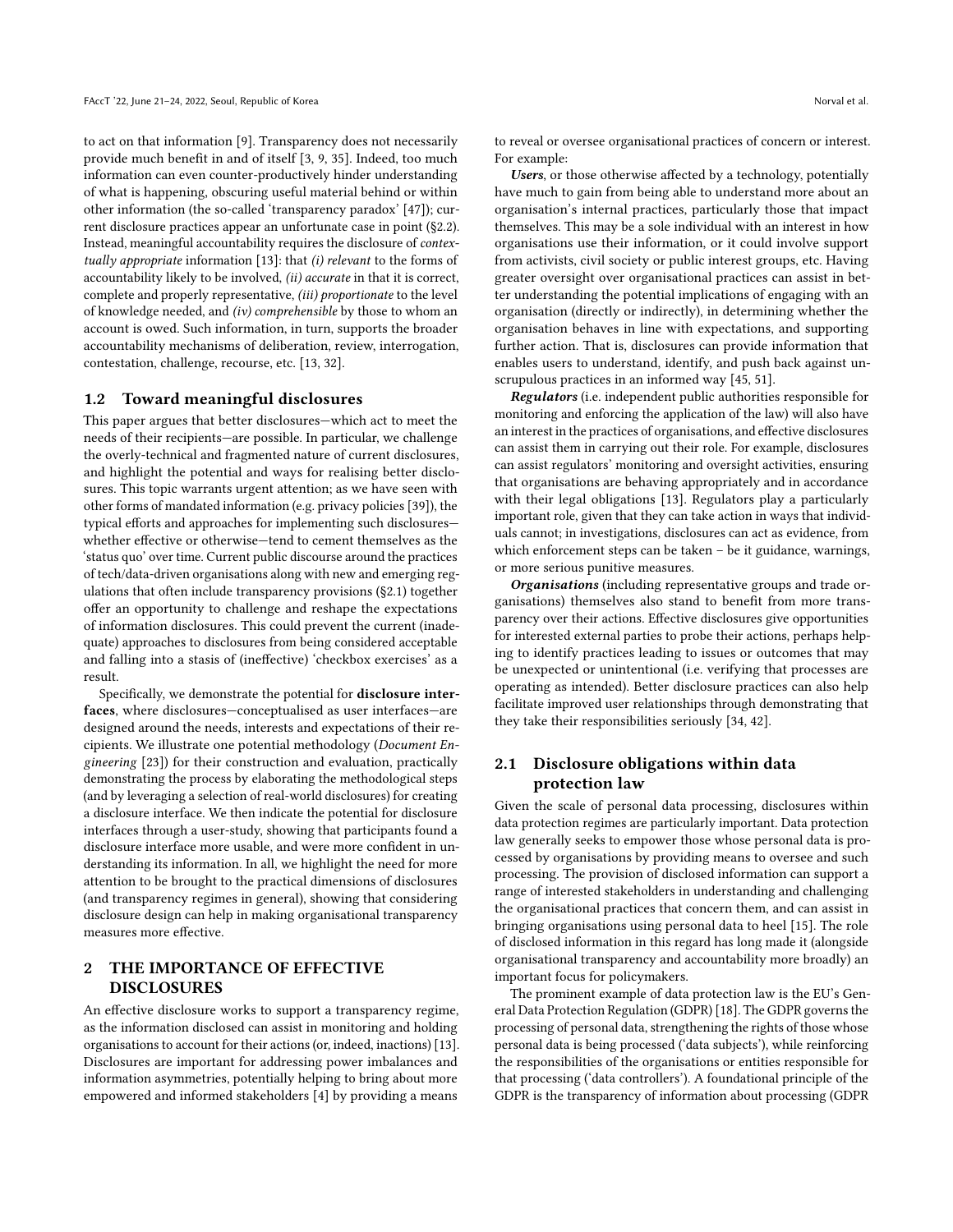Art. 5(1)(a), Arts. 12–14). The GDPR includes requirements concerning record-keeping and documentation around data processing that controllers must comply with (Art. 30). Data controllers are under various transparency obligations to disclose information to data subjects about processing involving their personal data and about their rights in relation to that processing (Arts. 13–14). Such is the importance of these obligations that the GDPR attaches potential fines of up to the greater of 20M $\in$  or 4% of the data controller's global turnover for non-compliance (Art. 83(5)(b)).

One key right under the GDPR's transparency regime is data subjects' 'right of access' to personal data (Art. 15). This right allows individuals to request a copy of any personal data relating to them that is being processed by the controller, and obliges controllers to respond in a timely manner. Such 'data disclosures' should include additional information, including (amongst others) the purposes of processing, the categories of personal data concerned, and the recipients or categories of recipient to whom the personal data has been shared (Art. 15(1)).

The transparency of organisational practices also serves as an important mechanism for regulators. Under the GDPR, regulators are granted a range of investigatory, advisory, and corrective powers (Art. 58). These include the ability to carry out investigations in the form of data protection audits (Art. 58(1)(b)), to obtain access to all personal data and to all information necessary for the performance of its tasks (Art. 58(1)(e)), and to issue reprimands where processing operations have infringed provisions of the Regulation (Art. 58(2)(b)). Importantly, regulators also have the power to set standards, and intervene if current disclosure practices are deemed unsatisfactory (Art. 58(3)). In this way, they have the ability to influence the practices and procedures of organisations for the better, and to shape these going forward.

While but one example, the GDPR is fast becoming the global standard in data protection, influencing subsequent regulations around the globe. Several similar regulatory efforts have since (or are due to) come into effect, including California's CCPA [\[12\]](#page-10-14), Brazil's LGPD [\[40\]](#page-11-16) and India's PDPB [\[36\]](#page-11-17), each of which offers comparable (to a degree) rights, record-keeping and transparency obligations for data controllers. Moreover, EU law requires that personal data can only be transferred to non-EU jurisdictions in certain circumstances, including where that jurisdiction has a similarly adequate level of data protection (Art. 45), thereby effectively working to 'export' certain standards.

# <span id="page-2-0"></span>2.2 Limitations of disclosure practices: A need for attention

While there are various benefits to having meaningful and effective transparency over organisations that process data, current disclosure practices leave much room for improvement. For one, it has been shown that data disclosures can be difficult to understand; they are often fragmented, decontextualised, and highly technical in nature [\[5,](#page-10-1) [8,](#page-10-2) [44\]](#page-11-3). Moreover, there is much inconsistency in how organisations handle disclosures and in the information returned [\[5,](#page-10-1) [8,](#page-10-2) [44,](#page-11-3) [50\]](#page-11-4), making it challenging for more general tooling or guidance to assist. Indeed, in obtaining disclosures for this research ([§4.1\)](#page-3-0), we found that they were highly inconsistent, technical, fragmented, and decontextualised from the applications at hand.

<span id="page-2-1"></span>Figure 1: A file returned as part of a disclosure from an exercise tracking application. Line-breaks were added for readability, and some values perturbed for anonymity, though data types and formats have been preserved.

|                | 34d03aca8a45b1049eba54e7 o             | 17 | "pause duration": 0,              |
|----------------|----------------------------------------|----|-----------------------------------|
| $\mathbf{1}$   |                                        | 18 | "duration per km": 303914,        |
| $\overline{2}$ | "start time": 1503679702000.           | 19 | "temperature": 16,                |
| 3              | "end time": 1503681224000,             | 20 | "max step frequency": 183,        |
| $\Delta$       | "created at": 1503681226000,           | 21 | "avg step frequency": 167,        |
| 5              | "updated at": 1503681227000,           | 22 | "total steps": 4191,              |
| 6              | "start time timezone offset": 3600000, | 23 | "manual": false.                  |
| $\overline{7}$ | "end time timezone offset": 3600000,   | 24 | "edited": false,                  |
| 8              | "distance": 5008.                      | 25 | "completed": true.                |
| $\mathbf{Q}$   | "duration": 1522000.                   | 26 | "live tracking active": false,    |
| 10             | "elevation gain": 14,                  | 27 | "live tracking enabled": false,   |
| 11             | "elevation loss": 16,                  | 28 | "cheering enabled": false,        |
| 12             | "average speed": 11.84489,             | 29 | "indoor": false,                  |
| 13             | "calories": 355.                       | 30 | "id": "34d03aca8a45b1049eba54e7", |
| 14             | "longitude": 0.1278,                   | 31 | "weather_condition_id": "3",      |
| 15             | "latitude": 51.5074,                   | 32 | "sport type id": "1"              |
| 16             | "max speed": 14.17846,                 | 33 |                                   |

Fig. [1](#page-2-1) shows an indicative example from one such disclosure we received, corroborating the literature.

Though the GDPR itself does not prescribe specific formats or structures to disclosures,<sup>[1](#page-2-2)</sup> the GDPR does specify that any disclosed information should be provided "in a concise, transparent, intelligible and easily accessible form, using clear and plain language" (Art. 12(1)). Moreover, the Article 29 Working Party (which comprised representatives from the data protection authority of each EU member state) further elaborated on the importance of "the quality, accessibility and comprehensibility of the information", noting that it "is as important as the actual content of the transparency information" [\[4\]](#page-10-11). In other words, current organisational disclosure practices appear inadequate, though the GDPR grants a range of powers to regulators to require higher standards as deemed appropriate in within the law ([§2.1\)](#page-1-0). Data protection regulators therefore have the impetus and the remit to act towards better practices.

In short, the technically-oriented 'data dumps' that many have identified as common disclosure practice appear to fall short of the expectations and requirements set out in data protection regimes – which, given the role disclosures play in addressing asymmetries, is to society's detriment. While regulators have tools at their disposal, there is a need for a better understanding of how more 'effective' disclosures might be realised. This includes, amongst other things, work which strengthens understanding of the challenges facing various stakeholders and their informational needs, as well as methods and approaches for better developing and evaluating disclosures. Work such as ours helps to both argue the case and demonstrate what is possible, thereby providing a concrete way forward in this important area.

# 3 RECONCEPTUALISING DISCLOSURES AS INTERFACES

There is a real opportunity to improve current disclosure practices, to bring about disclosures that are more effective in supporting user

<span id="page-2-2"></span> $1$ Note the right to data portability that specifies that responses must be "in a structured, commonly used and machine readable format" (Art. 20(1)). However, this is not the GDPR's only transparency obligation, and is separate from the right of access (Art. 15).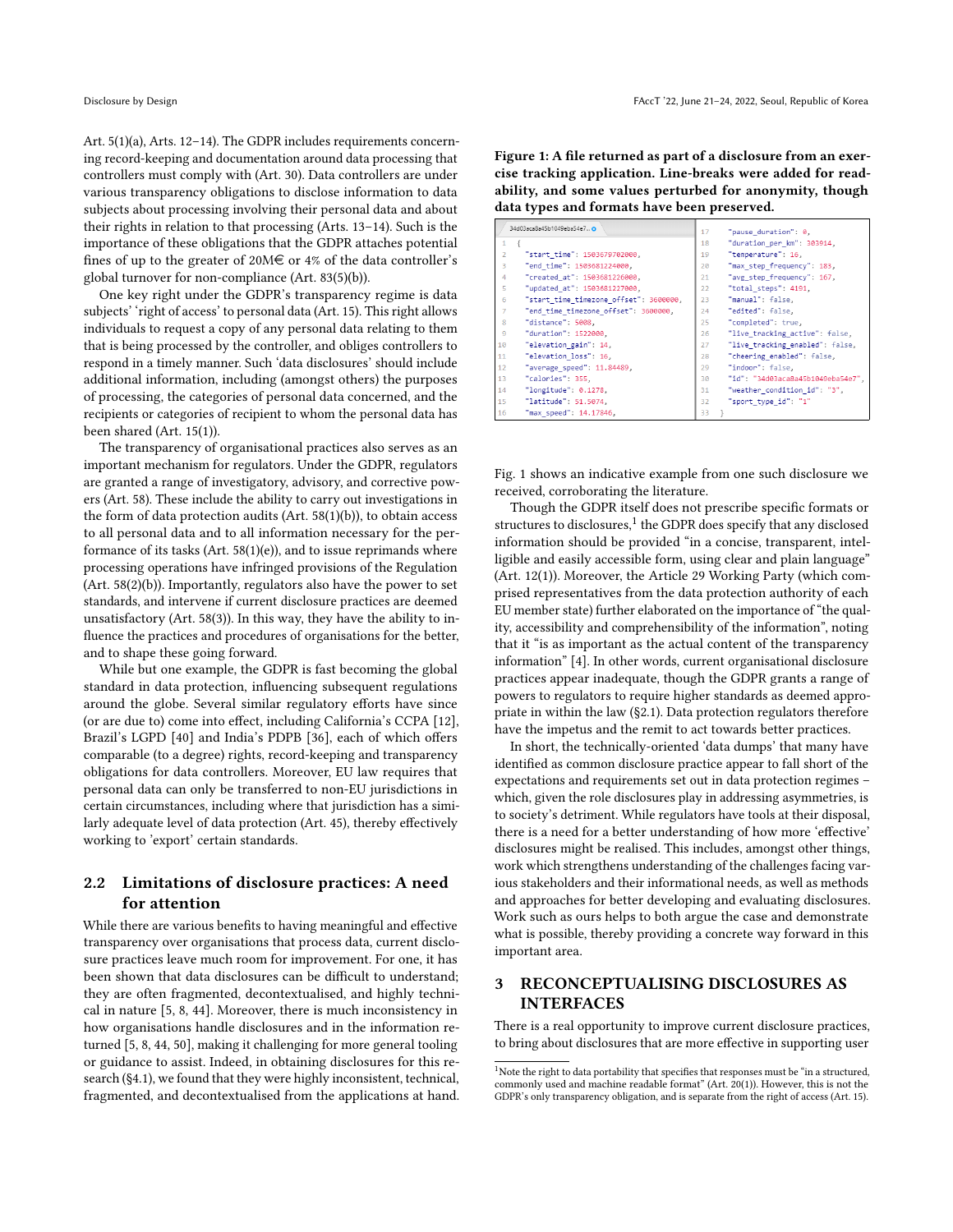understanding and oversight. Towards this, we argue that reconceptualising disclosures as user-centric *interfaces*-such that they are designed around the needs of their intended recipients—represents one practical way forward. Importantly, the aim of such is not simply for 'prettier' interfaces, as these won't necessarily translate to more meaningful transparency; nor should interface design act as a replacement for the provision of 'raw data', which can allow for deeper analysis and validation, while helping support compliance ([§2.1\)](#page-1-0). Rather, disclosures must first and foremost meet their purpose of informing recipients and supporting effective transparency and oversight.

#### 3.1 Reshaping disclosure practices

Different avenues of study contribute to our suggested paradigm shift towards disclosures as organisational interfaces. For example, Drucker's proposed approach of 'graphesis', the "study of the visual production of knowledge", includes a close, critical analysis of the conventions of the graphical user interface (GUI) that "encode knowledge through [its] visual structures and rhetorics of representation" [\[17\]](#page-10-15). In other words, certain graphical forms carry with them epistemological assumptions about the information they present, and can ultimately steer a user's interpretation of that data. This is particularly relevant for the presentation of disclosure data; for instance, Drucker notes how information arranged "statically" in tabular form (as seems common with current data disclosures; [§2.2\)](#page-2-0) can give the impression that it has been produced according to a "strict distinction of content types" that are now unchangeable. Without a critical methodology, this form will then come to be expected by users and its arbitrariness will come to seem the only way that this information can be presented. Moreover, this theory illustrates a limited window of opportunity to work towards reshaping disclosures into something more meaningful to their recipients, ultimately fostering a new genre of data disclosure which utilises interface design to deliver information. Towards this, we will now show one such methodology, Document Engineering [\[23\]](#page-10-10), which appears particularly promising in helping to create interface disclosures that are more contextually appropriate, meaningful, and effective.

# 3.2 Creating more meaningful documents with DocEng

Document Engineering (DocEng) is an established methodology for specifying, designing, and deploying the information models that enable document-centric applications [\[23\]](#page-10-10). It involves describing disparate information and data sources with "new document models," reusing "common or standard patterns to make documents more general and robust". DocEng is said to assist in making information flows more consistent, structured, compatible, and visible across stakeholders; it was a crucial methodology in the transition from people-oriented documents to technical schemas.

DocEng works to find commonalities amongst forms and transaction documentation so as to streamline and automate document exchange within and across organisations. Organisational relationships are conceptualised as a chain of document exchanges, where the parties understand each other's documents. In this way, documents are framed as exposing the inputs and outputs of business

processes, where they serve as the public interfaces to the organisation [\[23\]](#page-10-10). The DocEng methodology contains six steps, involving the deconstruction of existing information sources (steps 2–3) into a reconstruction of related documents (steps 4–6), based on requirements of the stakeholders (step 1).

Given that the aims of DocEng are to to facilitate a more consistent, structured, and understandable approach to document exchange, it follows that the methodology is applicable to the context of creating user-oriented disclosures. Fundamentally, disclosures are documents, and we can therefore look to 'deconstruct' examples of current disclosure practices (i.e. technical data dumps) before 'reconstructing' them as user-facing documents—interfaces—that are more intuitive and which better align to the requirements of their recipients. DocEng therefore works in concert with design methodologies (such as user-oriented development), documentation approaches (e.g. datasheets [\[21\]](#page-10-16), model cards [\[27\]](#page-10-17)), or any number of other potential methods to build and tailor the appearance of these disclosures once the substance of those documents are established. While the context of use changes—i.e. we flip the typical application of DocEng from deriving schemas from user-facing interfaces to the reverse—we maintain the integrity and order of DocEng's six steps.

Again, DocEng is but one (promising) approach to creating more meaningful disclosures. In outlining how we might apply this methodology, our aim is not to argue that this is how disclosures should be created, nor that DocEng will be applicable in every situation (such factors being highly contextual). Rather, we illustrate one such way in which interfaces offer a new way forward, towards information disclosures that are designed around the needs of recipients.

## 4 METHOD: DISCLOSURE INTERFACES IN PRACTICE

To illustrate the types of disclosures that an interface-conceptualisation might facilitate, and their potential, we now explore how one might engineer and evaluate disclosure interfaces. Our focus is on data disclosures aimed at individuals, i.e. the user or someone otherwise affected by the technological or organisational practices. This is because in a personal data context, individuals are the target of the transparency regime and are afforded related rights ([§2.1\)](#page-1-0). Moreover, design practices are particularly relevant for individuals c.f. other stakeholders who often have access to greater expertise.

We begin by developing an exemplar disclosure interface—grounded in actual disclosures from real applications—illustrating the DocEng methodology's six key steps in a disclosure context ([§5\)](#page-4-0). We evaluate the output against an example representing current practice through a user study with 123 participants ([§6\)](#page-5-0).

#### <span id="page-3-0"></span>4.1 Grounding the process

We demonstrate the process from the perspective of a hypothetical organisation which has developed a mobile app. This app tracks and records exercise sessions (running, cycling, etc.), and streams music to the user as they work out. It collects a broad range of data in the process, including user fitness information, GPS data, and music streaming activity. It uses this wealth of data to make inferences about each user (e.g. their shopping and eating preferences, and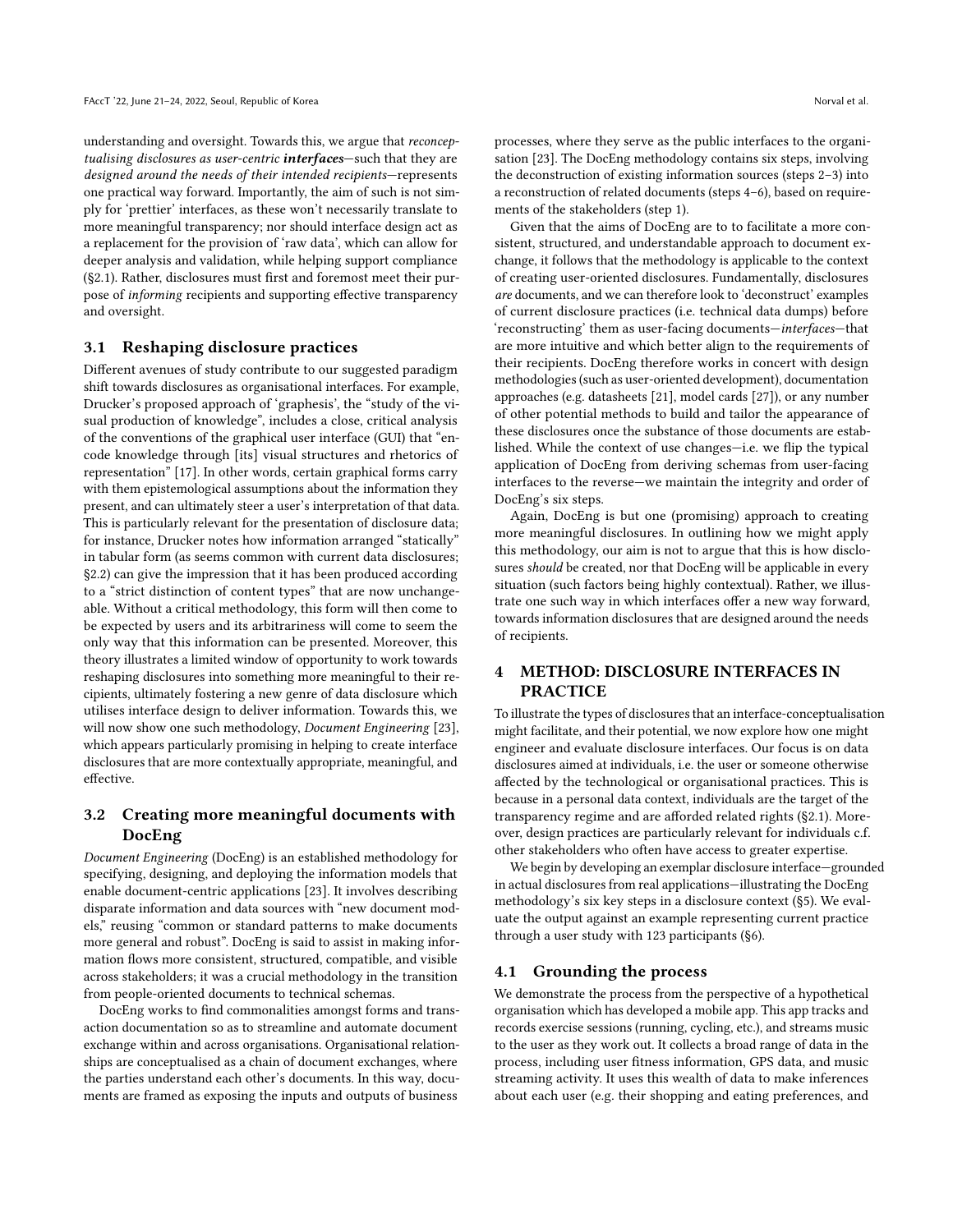their state of physical and mental well-being) to supply targeted advertising (ads) based on user profiles (i.e. groups of users with similar inferences). This app was designed to cover several aspects of common functionality (i.e. exercise tracking, music streaming, advertising) and be derivative of existing and widely used apps and practices, while remaining realistic in the data processing that occurs (we derived the nature of the data and its processing from real organisational disclosures).

To ground our work, we obtained a collection of data disclosures from 20 popular tech-oriented services. We did this by first identifying a range of different application sectors, some of which were directly related to our app in question (e.g. music streaming services, exercise tracking apps, advertising platforms), while others to gain a broader view over the disclosure landscape (e.g. news and media, food delivery services, communication platforms; see [\[33\]](#page-11-18)). We then selected apps that were highly prominent within that sector (number of users, app store ranking, etc.), using that service for a period of time, and obtaining disclosures through two methods: exercising our GDPR right of access, and using 'download your data' tools.<sup>[2](#page-4-1)</sup> Note that our intention was not to collate a representative or exhaustive sample of organisational disclosure practices (as others have studied; [§2.2\)](#page-2-0), nor was our aim to single out any particular organisations or sectors. Rather, our goal was to obtain a sample of disclosures from indicative organisations, so to illustrate current disclosure practices, and to provide a grounded basis for deriving a disclosure interface reflective of real-world disclosure practices.

# <span id="page-4-0"></span>5 DEMONSTRATING 'DOCUMENT ENGINEERING' – STEP-BY-STEP

DocEng [\[23\]](#page-10-10) comprises six steps in total, which we now demonstrate being adapted to a disclosure context.

#### 5.1 Descriptive analysis

The first three steps involve selecting disclosures of interest, identifying commonalities, and analysing current practices.

Step 1 – Analyzing the contexts of use: The first step of DocEng entails analysing the contexts in which the outcome of the process, here the disclosure, will be used. In the context of disclosures, this step involves identifying the potential stakeholders and what they might wish to gain from the disclosure, thus acting as requirements for the later steps of analysis. It is also important to consider the legal requirements that the disclosure should meet (satisfying the organisation's regulatory obligations). Often the outcome of this step will be generally applicable across a range of disclosures, and thus the contexts of uses may be similar across a range of organisations and sectors. As discussed, a general requirement for disclosed information is that it should be contextually appropriate ([§1.1\)](#page-0-0), providing information which is (i) accurate, (ii) relevant, (iii) proportionate, and (iv) comprehensible [\[13\]](#page-10-0). The presentation of disclosure data will naturally impact across all of these dimensions, and can assist in identifying ways in which disclosure interfaces can better support stakeholders in meaningfully engaging in how an organisation is processing personal data.

Step 2 – Analysing business processes and patterns: The second step involves exploring current business (data) processes. Here, we used the range of disclosures we obtained to consider on the 'categories' (i.e. types) of data presented, alongside how this data is grouped, structured, and represented within current disclosures (Table [1\)](#page-4-2). Such patterns allowed us to start to build an indicative model of the types of information that our exemplar disclosure should likely contain, and how this information might be grouped and presented to form a more contextually appropriate disclosure. For example, we observed that all exercise apps contained data that matched the 'user details', 'activity data' (exercise sessions), 'geographic data' (exercise coordinates), and 'device information' categories; correspondingly, music streaming apps all contained user details, activity data (music streamed), purchase information (subscriptions), and usage logs.

<span id="page-4-2"></span>Table 1: A combined list of data categories identified from analysing disclosures.

| Category               | <b>Brief Description</b>                          |  |
|------------------------|---------------------------------------------------|--|
| User details           | Information about the user and their account      |  |
| Account preferences    | Preferences and settings about the user's account |  |
| Activity data          | Records produced while using the service          |  |
| Purchases/transactions | Purchase history                                  |  |
| Library information    | Playlists, libraries, and account inventories     |  |
| Geographic data        | Location-based data                               |  |
| Inferences             | Inferences about the user                         |  |
| Advertising            | Records of the adverts that the user has seen     |  |
| Search history         | What the user has searched for                    |  |
| Community/social       | Groups joined, public messages, etc.              |  |
| Private messages       | Private messages between users                    |  |
| Media                  | Photos, videos, etc.                              |  |
| Health data            | Data relating to the user's health                |  |
| Support messages       | Messages between the user and the organisation    |  |
| Usage logs             | Logs generated while using the service            |  |
| Device information     | Information about the user's device(s)            |  |

Step 3 – Document analysis: The third step involves analysing the documents. This entailed analysing the content and structure of the disclosures we obtained, including looking at the structure of disclosures of particular sectors (and more broadly) to explore how related data is grouped, and whether visualisations or other modalities might better suit the context of the recipient's requirements. We also contrasted the disclosures against the interfaces of the apps in question, to identify where the disclosure could better align with the experiences of the user. While only a few organisations presented data in HTML (though even much of this was still tabular), most comprised several files of structured data (CSV, JSON, etc.) which were typically highly technical in nature (often containing database keys, hashed values, etc.). Furthermore, closely-related information (e.g. exercise sessions and their corresponding GPS coordinates) were often separated, requiring technical knowledge and effort to join and meaningfully interpret them. Many data types were generally uninterpretable or required some conversion – dates and times were frequently presented as UNIX timestamps, location data was usually in lat/lng, durations were typically in seconds (regardless of length), and some values lacked measurement units

<span id="page-4-1"></span><sup>2</sup>While there is a distinction between such tools and GDPR rights requests, a number of organisations instructed us to use such tools when exercising our data protection rights. Moreover, these tools are common mechanisms by which this information is disclosed by many (larger) organisations, and therefore directly reflect how individuals gain access to their data in the real world.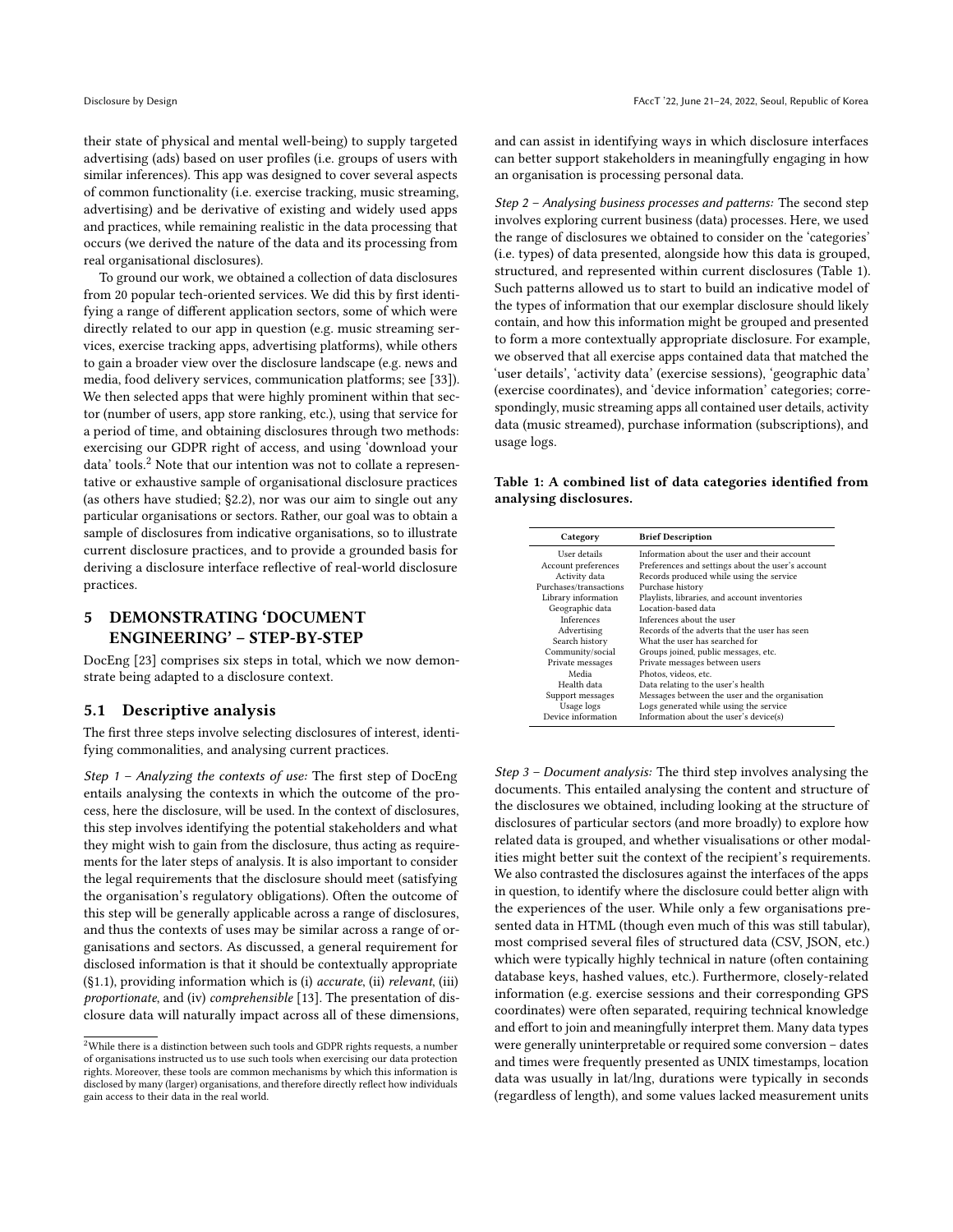<span id="page-5-1"></span>

for interpreting the data (e.g. "distance: 5008"); see Fig. [1](#page-2-1) for an indicative example.

#### 5.2 Constructing our disclosure

The next three steps of DocEng involve constructing and implementing the document (disclosure interface). Importantly, DocEng does not prescribe any particular design approach, such that various design methods can be employed as appropriate. Here we opted to undertake rapid prototyping to create our interface [\[49\]](#page-11-19), though other approaches (e.g. co-design) could be relevant. Again, we reiterate that the interface we develop is to illustrate what is possible with the methodology, and does not represent the only way that such interfaces can be created, nor their outcome.

Step 4 – Component assembly: The fourth step involves starting to prototype components (groups of related data which, when collated, present a bigger picture of the information at hand). This involves exploring how disclosure data might be re-assembled into more meaningful structures (i.e. re-imagining the 'substance' of what the document should contain), and how these may be presented. Importantly, we consider how users might interpret and understand the data itself; for our exemplar, we aggregated information from different files to maintain the contextual nature of what they represent (e.g. joining exercise summaries and GPS coordinates). We considered the presentation of this data, opting to plot geographic data on a map, pace information as time series, etc. Where data was presented in numerical formats, technical data types (e.g. UNIX timestamps) were converted into more familiar date formats, units were presented where relevant, and snippets of information about how these data were being used were included. We explored this process for three prototype components (relating to the 'user details', 'activity data', and 'advertising' categories) to support a demonstration – though, in practice, this would involve all applicable categories identified during Step 2.

Step 5 – Document assembly: The fifth step of DocEng entails assembling the components into a document model, which works



to provide a complete understanding of what the final document should look like, and how relevant components are grouped. In demonstrating this step, we aimed for a simple design, breaking up related components into sections that the user can navigate. Structurally, we opted for an HTML-based disclosure, given the potential for pagination, interactive components, and compatibility. We created pages for groups of related information (i.e. components), and added hierarchical navigation links that the recipient could traverse. In short, we brought together the components of Step 4 (Fig. [2;](#page-5-1) Left) into a cohesive prototype of our disclosure (Fig. [2;](#page-5-1) Right).

Step 6 – Implementation and beyond: This final step of DocEng concerns operationalising and implementing the new interface. This involves the organisation putting the engineered disclosure into practice (e.g. for our demonstrator, creating and deploying the HTML/CSS/Javascript for our interactive browser-based disclosure). Given the requirements of the GDPR, all files should be obtainable by the recipient allowing for local (offline) archival and access – though organisations may consider providing an online version through their app as well.

Importantly, the DocEng process does not end here; much like the applications themselves, disclosure interfaces entails an iterative approach – refining and adapting practices as the systems, usage contexts and requirements change, and as the wider landscape of transparency regimes continues to evolve.

# <span id="page-5-0"></span>6 THE POTENTIAL FOR ENGINEERED DISCLOSURES

The goal is for disclosures that better meet their purpose of effectively communicating information. Here we explore this dimension, as well as ways that disclosures might be compared—outlining a way forward, not only for the creation of disclosure interfaces, but for their evaluation and iterative development—focusing on principles of usability and information retrieval (over aesthetics alone; see [§7.2\)](#page-9-0).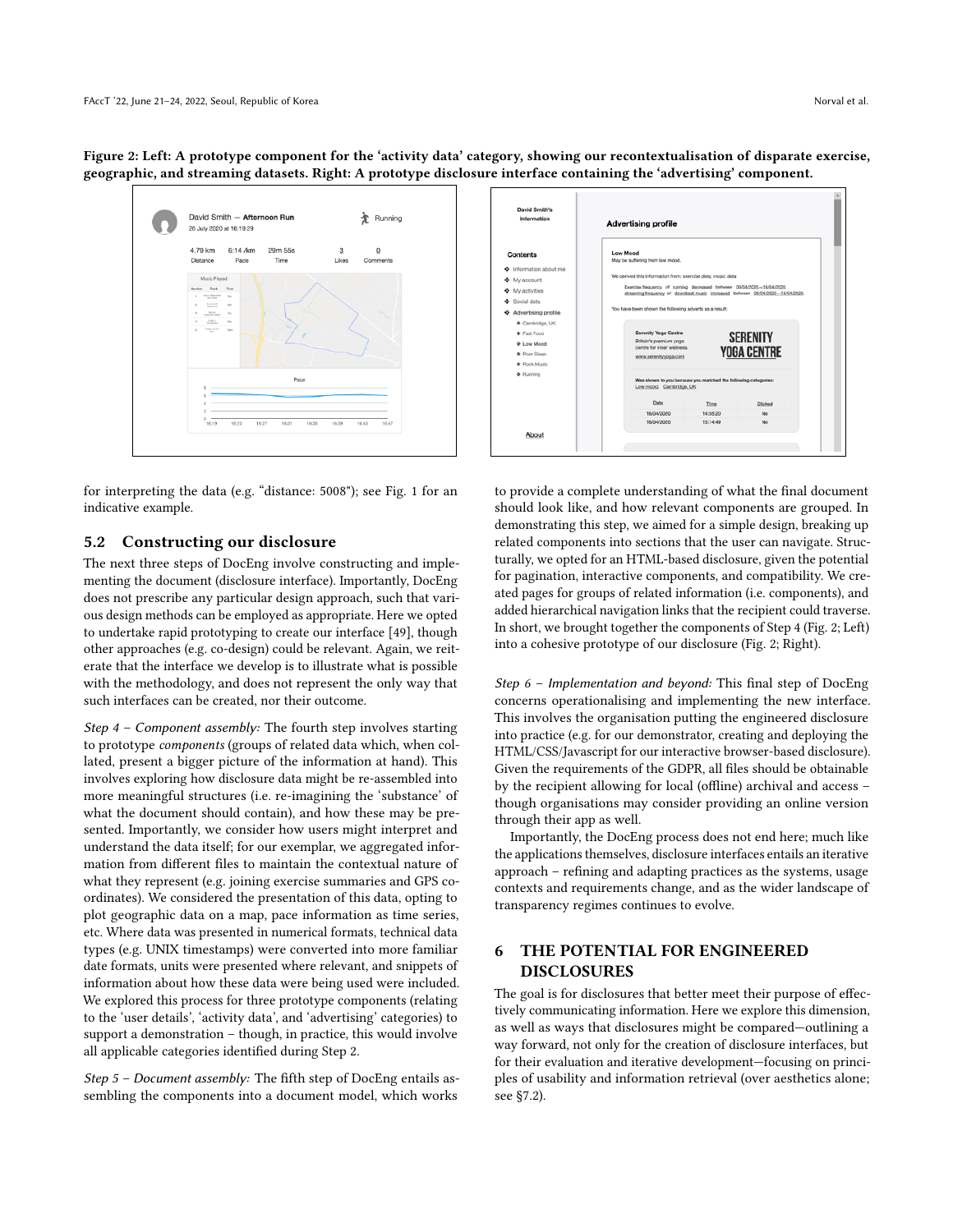<span id="page-6-0"></span>Figure 3: Disclosure representations of the same information about an exercise session. Left: part of the Control Interface (ConIn), based on current disclosure practices. Right: part of our Engineered Interface (EngIn), prototyped through DocEng.



We now present a user study that explores to what extent individuals might benefit from an 'engineered interface' (EngIn) compared to that of a 'control interface' (ConIn) (Fig. [3;](#page-6-0) Left) that that reflects current practice. EngIn was our final version of the interface (developed in [§5,](#page-4-0) see Fig. [2](#page-5-1) & Fig. [3;](#page-6-0) Right), and comprised three main sections; 'My account', 'My activities', and 'Advertising profile'. ConIn comprised real-world disclosure responses we received from organisations, fusing together the information for advertising, music streaming, exercise tracking, and account information categories to reflect our app's functionality. Importantly, both ConIn and EngIn contained the same underlying information, and were reflective of the information contained within actual disclosures. This allowed our control interface to be representative of current practices while still acting as a point of comparison for our engineered disclosure.

Again, our focus was on individuals (those using the app; see [§6.1\)](#page-6-1), and we focus on three main points of measurement: user preference as a data point reflecting which disclosure participants preferred; usability through the System Usability Scale (SUS) [\[11\]](#page-10-18); and task certainty reflecting the participants' perceived confidence in being able to meaningfully interrogate the data held within the disclosure. We also asked open-ended questions to probe participants on their views regarding disclosures. By comparing EngIn to ConIn, we explore the potential for what disclosures could become when designed as interfaces. Our approach also illustrates how such disclosures might be compared and contrasted, though the exact nature of what makes a disclosure 'effective' will often relate to its particular context.

#### <span id="page-6-1"></span>6.1 Method

We recruited participants through Mechanical Turk, requiring those having a high rate (>95%) in successfully completing tasks on the



platform (such criteria in line with guidance from the literature [\[43\]](#page-11-20)). All participants were UK-based, given we sought native speakers from territories with established data protection regimes. We ended up with 123 participants (63% male; 37% female) with a fairly broad level of technical expertise (26% claimed to have 'Expert' or 'Advanced' technical knowledge; 41% had a 'Good level'; and 32% had 'Some' or 'No' knowledge). Participants were compensated by an amount reflecting the UK's 'living wage' and we received approval from our Department's ethics committee.

Participants were first introduced to the concept of disclosures and given an overview of the study. After consenting and providing some optional demographic information, they were presented with a description of our app and asked to imagine that they had requested a copy of their personal data. Participants were given no indication as to how or why the two interfaces were designed (until the end of the study), to help mitigate 'good-subject' effects [\[31\]](#page-11-21).

Participants were randomly allocated one of the two interfaces to start with, and asked three questions relating to the content within (on what date they accepted the Terms of Service; the distance they ran on a particular session, and why a particular advert was shown to them). After providing each answer, they were then asked how certain they were ("Very certain"; "Uncertain"; or "Couldn't answer"). At the end of the three questions, the participants then completed an SUS questionnaire for that interface [\[11\]](#page-10-18), before repeating these steps on the other interface (half moving from ConIn to EngIn, the other half from EngIn to ConIn). Finally, participants were asked which interface they preferred, followed by a series of open-ended questions about their experiences with the two interfaces, including what they liked and disliked about the interfaces, and what advice they would give to designers of disclosures going forward.

Please see our supplementary materials for further details of the interfaces, study and the analysis [\[33\]](#page-11-18).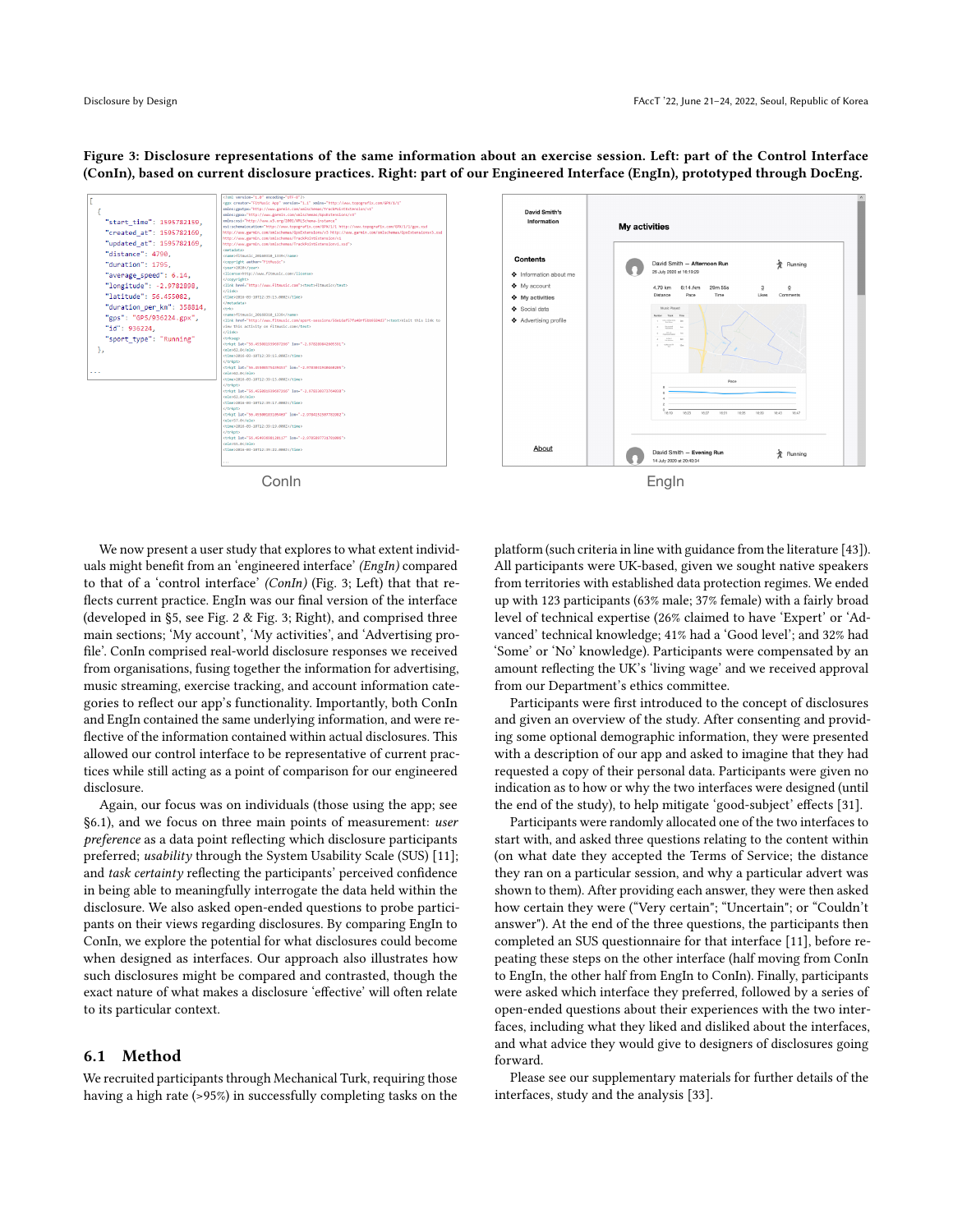<span id="page-7-1"></span>Table 2: Evaluation results. The disclosure derived through DocEng (EngIn) received higher usability scores, higher task certainty scores, and was preferred more frequently than the control (ConIn).

|   | Comparison       | Data                                                  | ConIn (mdn) | EngIn (mdn) | <b>Statistical Test</b>                 |
|---|------------------|-------------------------------------------------------|-------------|-------------|-----------------------------------------|
|   | SUS score        | All responses                                         | 25          | 87.5        | $Z = -9.57$ , $p < .001***$ , $r = .86$ |
| 2 | SUS score        | First system evaluations only                         | 32.5        | 80          | $Z = -8.17$ , $p < .001***$ , $r = .74$ |
| 3 | SUS score        | First system evaluations & non-technical participants | 25          | 72.5        | $Z = -4.91$ , $p < .001***$ , $r = .78$ |
| 4 | SUS score        | First system evaluations & technical participants     | 43.75       | 80          | $Z = -3.27$ , $p = .001**$ , $r = .58$  |
| 5 | # tasks answered | First system evaluations only                         |             | 3           | $Z = -8.43$ , $p < .001***$ , $r = .76$ |
| 6 | # tasks answered | First system evaluations & 'Very certain'             |             |             | $Z = -8.99$ , $p < .001***$ , $r = .81$ |

#### 6.2 Results

Our study evaluates the effectiveness of our engineered interface (EngIn) in comparison to current practices (ConIn).

6.2.1 Participants preferred EngIn to ConIn: When directly asked which interface they preferred, participants near unanimously selected EngIn over ConIn (98%). This was further supported when comparing the proportions of those that prefer EngIn using a Chi-Squared test;<sup>[3](#page-7-0)</sup>  $\chi$  $2(1, N=123) = 115.130, p < .001, \phi = .97.$ 

6.2.2 Participants found EngIn more usable than ConIn: We also compared SUS scores for each interface. The SUS is a 0–100 score "that can be used for global assessments of systems' usability" [\[11\]](#page-10-18). A higher score indicates a more 'usable' interface, with prior work determining that a "poor" average SUS score is 35.7, "okay" is 50.9, and "good" is 71.4 [\[6\]](#page-10-19).

Considering the SUS scores, we found a statistically significant difference between the two interfaces in EngIn's favour (Table [2;](#page-7-1) comparison 1). To control for any potential ordering effects [\[38\]](#page-11-22)), we also compared SUS scores for only the first interface that participants were shown; as ordering was randomised, which gave two groups of (unpaired) SUS responses, each comprising half of the participants. Again, findings indicated a statistically significant difference between the two interfaces in EngIn's favour (Table [2;](#page-7-1) comparison 2). We also controlled for the impact of the participants' technical expertise on their scores, repeating two further SUS comparisons (both controlling for ordering effects); one containing only those who self-identified as having limited or no technical knowledge ( $n = 40$ ), and another with only those with *advanced* or expert technical knowledge ( $n = 32$ ). In both cases, EngIn received statistically higher SUS scores than ConIn (Table [2;](#page-7-1) comparisons 3 & 4). Though EngIn being preferred is perhaps unsurprising, these results show the potential for designed interfaces to provide a more usable form of information disclosure cf. current practices.

6.2.3 Participants were more confident in interrogating the engineered disclosure: We also explored the degree to which participants could meaningfully interrogate the data, focusing on their perceived confidence in answering questions about it, $\rm ^4$  $\rm ^4$  comparing (i) the number of questions each participant could answer, and

(ii) the confidence in their response. Again, we only analyse data relating to the first interface that each participant saw, thereby mitigating order effects. In both cases, EngIn had participants answering more questions and demonstrating more certainty about the answers they gave over ConIn (Table [2;](#page-7-1) comparisons  $5 & 6$ ). This suggests that EngIn was more closely aligned with the aims of a disclosure, instilling a greater degree of confidence in what was presented in terms of insight and understanding.

6.2.4 Participants saw disclosures as a way of providing organisational oversight: In prioritising a list of reasons why they might wish to obtain their data (i.e. seek a disclosure), some of the most frequently prioritised reasons related to reasons of organisational oversight regarding either particular or more general concerns (see Table [3\)](#page-7-3). For example, to 'ensure that no unwanted data is being stored' was within the top-three reasons of almost 2/3 of our respondents. Other prominent reasons including distrust of the organisation, and to verify and find particular information, showing the role for disclosures playing as an informative function. Of much lower priority were 'to transfer that data to another service' and 'archival purposes', which is interesting given that these reasons better suit the (technically-oriented) nature of disclosure approaches common today. We also found that 18% (22) of participants had previously requested a disclosure from an organisation, a greater number than we had anticipated. This shows that disclosures are already being used, and having real-world effects and implications, thus highlighting the urgency of considering this topic.

<span id="page-7-3"></span>Table 3: The list of reasons that participants' reordered to indicate their interests in obtaining a disclosure. This shows the percentage of respondents that thought each reason was high- or low-priority (i.e. in their top-three or bottom-three reasons respectively).

| % of participants to list this reason in their: | Top-three | Bottom-three |
|-------------------------------------------------|-----------|--------------|
| To ensure that no unwanted data is stored       | 64.2%     | 16.3%        |
| Concern or distrust of the organisation         | 49.6%     | 12.2%        |
| General interest                                | 43.1%     | 17.9%        |
| Find particular information                     | 42.3%     | 5.7%         |
| Verify correct information                      | 40.7%     | 22.8%        |
| Legal Reasons                                   | 31.7%     | 25.2%        |
| To transfer that data to another service        | 13.8%     | 51.2%        |
| Archival purposes                               | 9.8%      | 48.0%        |

<span id="page-7-0"></span> $^3\rm{We}$  opt for nonparametric tests (Chi-Squared for proportions; Wilcoxon for paired samples; Mann-Whitney U for independent samples) given they make fewer assumptions about the underlying data [\[22\]](#page-10-20).

<span id="page-7-2"></span><sup>4</sup>Given that the purpose of a disclosure is to help inform, we focused on participants' perceived confidence, which allowed us to differentiate uncertain guesses from confident answers. This therefore indicates whether they felt able to interpret and understand the information presented to them.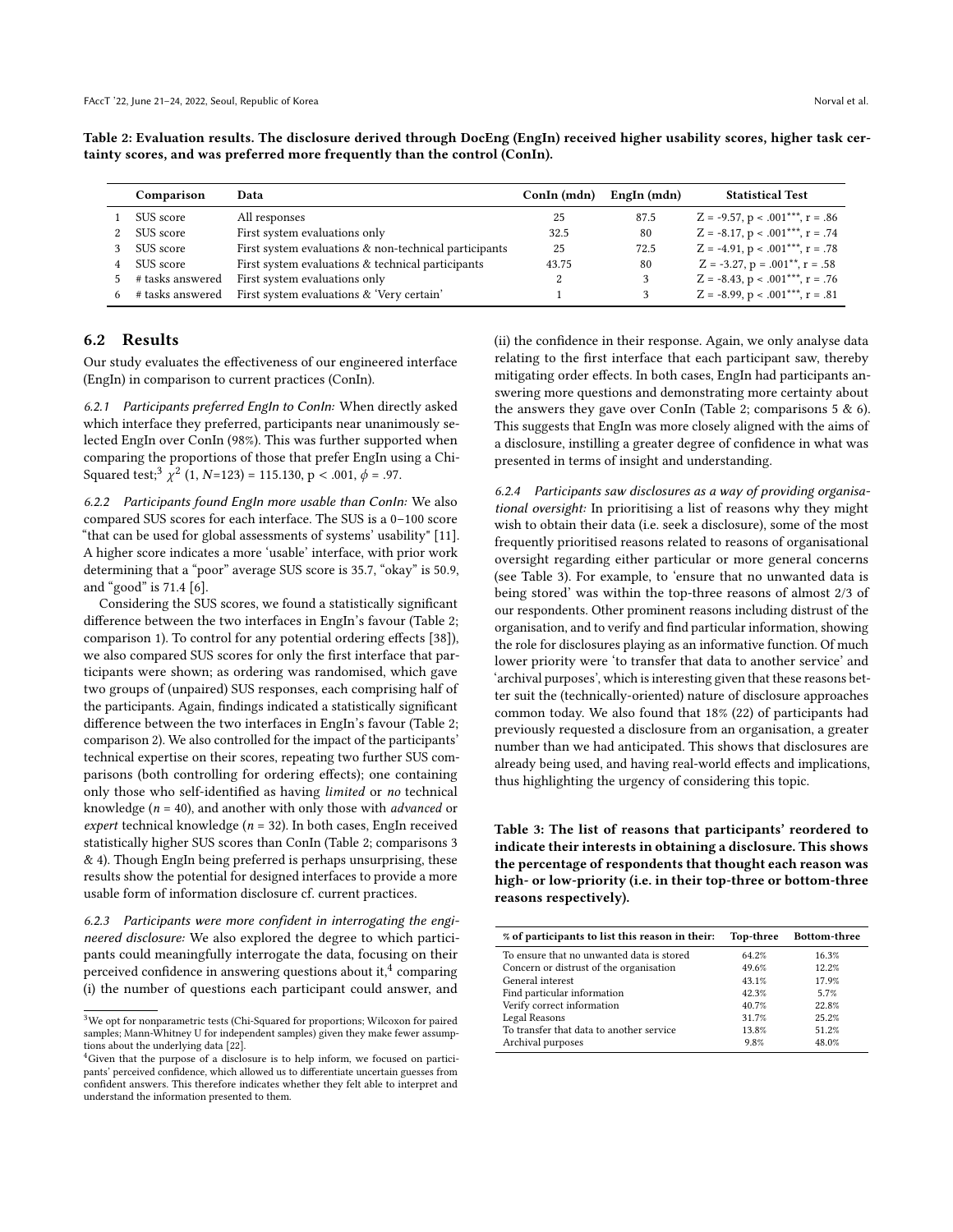6.2.5 Participants had a range of attitudes towards engineered disclosures: We also collected a number of open responses from participants, and used thematic analysis [\[10\]](#page-10-21) with inductive coding to uncover several interesting insights:

Usability: One of the most frequent themes to emerge was a desire for disclosures to be easier to use and to understand. EngIn was described as "much easier to use in terms of picking out the data you were looking for", whereas ConIn was "jumbled and incomprehensible, very confusing". ConIn was said to be "impossible to use practically by an average person, unless they are computer and technical experts" – a rebuke of current disclosure practices.

Insightfulness: Several comments from participants indicated that EngIn helped them gain new insights into data collection practices in general. Some expressed unease at the inferences ("I disliked the fact that they had a lot of data about me that they had guessed"; "Scary to think that adverts are based on my exercise and music data  $$ but I'm assuming this must be true (or will be soon!)"), and the amount of data was described as " $spooky$ " and "invasive". One participant specifically reflected on their relationship with technology: "I'm not getting an Apple Watch for sure". Eliciting these types of responses is indicative of an effective disclosure – facilitating the scrutiny of organisational practices, and better informing users as to how their personal data is being used, enabling them to appropriately respond [\[13\]](#page-10-0).

Familiarity: A recurring suggestion was for disclosures to have a familiar design (e.g. reflecting that of common websites or apps), as one way of making the recipient "feel comfortable and at ease", as "the user already knows how to navigate it." While the appropriate disclosure design will typically depend on the context, note that many organisations will have already designed user-facing interfaces for the service's app/website itself; therefore, designing their disclosures to take a similar form could be a straightforward way for communicating in a familiar manner. However, we again stress that a more familiar (or appealing) interface doesn't necessarily translate to an effective information disclosure ([§7.2\)](#page-9-0), and DocEng appears a promising way toward grounding the design of such disclosures in the requirements of recipients.

Support: A further insight was the desire for tutorials or support accompanying the disclosure. Some suggested "help pop-ups" or "extra tips to be able to decipher exactly what you're looking at". Again, these highlight the need for disclosures to be built to support the particular stakeholders, rather than technical experts. As some responses outline, designers of disclosure interfaces should "think about your user", and "make it accessible to non-technical people". One response emphasised that developers should "test designs on users before implementing, and seek feedback", supporting our wider call for a paradigm shift towards treating disclosures as interfaces which can be evaluated and improved.

In all, there was a clear sense that ConIn was insufficient for informing users of how their data was being used, undermining the purpose of disclosures as a tool to inform. One respondent noted that "most people would ... think [ConIn] was some kind of coding and not what they asked for", another stating that it would "likely get deleted without me even making any effort to understand it". Such

responses show the need for disclosures that better target their recipients.

## 7 DISCUSSION

It is clear that organisational data practices can have significant realworld consequences for wider society [\[28\]](#page-11-23). Information disclosures represent an important mechanism to help hold organisations to account by providing transparency over often-complex organisational practices. Again, transparency will not alone 'solve' accountability concerns, as transparency in and of itself does not necessarily support effective oversight and accountability [\[47\]](#page-11-9). But as we and others have argued, meaningful information is important for holding entities to account ([§1.1\)](#page-0-0), providing a means to oversee, review, and challenge the practices of organisations. In this way, it is crucial that such disclosures can be properly obtained, comprehended, and acted upon by the relevant parties.

Despite the importance of disclosure mechanisms ([§2\)](#page-1-1), current disclosure practices within a data protection context appear wellshort of expectations. Through obtaining disclosures from actual organisations ([§4.1\)](#page-3-0), we found that responses were typically highly technical and fragmented, corroborating findings from the literature [\[5,](#page-10-1) [8,](#page-10-2) [44,](#page-11-3) [50\]](#page-11-4). While some disclosures appeared better than others, they overwhelming seemed a far cry from the requirements set out in the GDPR (concise, intelligible, easily accessible, etc.). And our user study findings showed that disclosures representing current approaches were more poorly received, across various dimensions, when compared to our engineered disclosure interface. Put short, current practices are often sub-par, and without new methods and ways of thinking about the formation of disclosures, these ineffective documents risk becoming cemented as 'the norm' (as we have seen with other ineffectual forms of mandated disclosure, such as privacy policies [\[39\]](#page-11-11)) – much to the detriment of society more widely.

We have set out to both (i) draw attention to the area of disclosures, and (ii) show that better is possible. As a way forward, we described how disclosures can be conceptualised as interfaces, so to help produce disclosures that are more meaningful, useful, and tailored around the needs of recipients, exploring DocEng as one method amenable for such.

Limitations: We reiterate that the exact nature of our user study and interface are illustrative; we recognise that our study contains limitations, including that our sample is likely unrepresentative of the broader population (as is the case with any self-selecting group [\[19\]](#page-10-22)), and that the disclosures we obtained, which form the basis for our engineered interface, represent those of a limited set of organisations. Despite this, our DocEng process resulted in a disclosure that participants significantly favoured and were better able to navigate, even when accounting for differing levels of technical expertise and prior exposure. Further, some aspects might not be as amenable to interface design, as more complex information (e.g. that about ML model specifics, should that be needed) may be more difficult to represent. However, DocEng as a method enables the range of design techniques, documentation and evaluation methods, etc., to assist and be integrated into disclosures where appropriate; e.g. in an ML context, datasheets [\[21\]](#page-10-16), model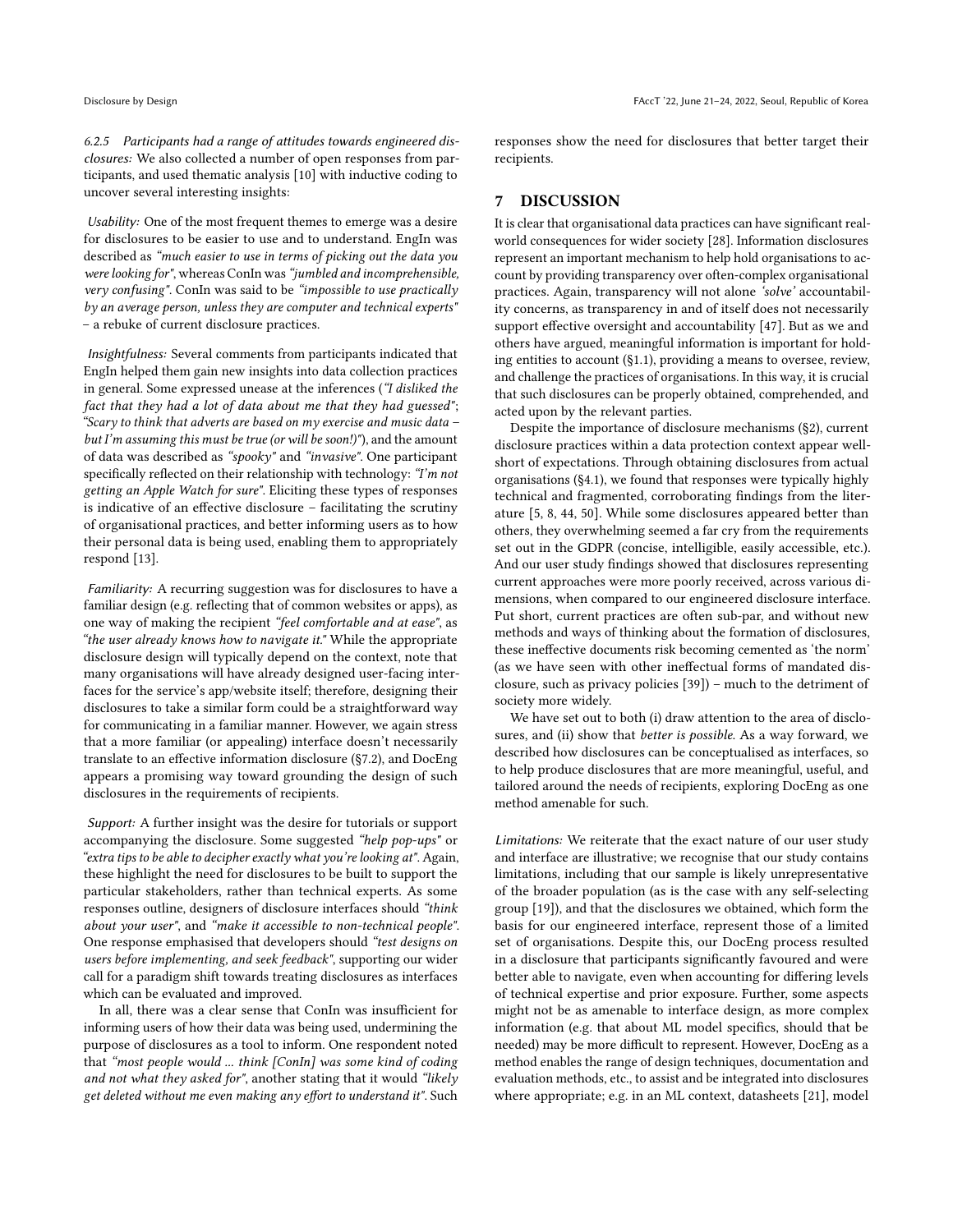cards [\[27\]](#page-10-17), and decision provenance [\[45\]](#page-11-12) might all work to increase greater organisational transparency over complex information.

In all, we demonstrate that there are ways to develop, evaluate, and refine disclosures that can better serve the needs of those that receive them. There is a strong need for more attention on this topic – not just to push organisations toward implementing better disclosure practices, but also regarding how these might be brought about in practice. To that end, we next outline some key considerations that arise from our work.

## 7.1 Incentives and drivers for change

While effective data disclosures bring various benefits ([§2\)](#page-1-1), organisations do not appear to be taking steps to improve the statusquo. Indeed, while many companies extensively process user data as part of their business models, it is arguably not in their interests to provide details about their activities and internal processes. Nevertheless, there are various factors that could incentivise (and mandate) better disclosure practices.

First is that disclosures are either already required or being proposed in existing and emerging data-/technology-relevant regulations. As part of this, there is scope for regulators to encourage better practices. Under the GDPR, for instance, regulators have powers to take corrective actions, such as issuing warnings or reprimands where disclosures do not meet the standards required by law (Art. 58(2)). That said, though data protection regulators already provide much guidance as to what is appropriate on a range of topics, the disclosure aspect currently appears under-considered. However, we are already seeing regulators scrutinise the design practices of organisations (e.g. against dark patterns; [\[14,](#page-10-23) [26,](#page-10-24) [48\]](#page-11-24)), and regulators more actively bringing attention on data disclosures could help drive positive changes. There thus appears to be real scope for regulators to actively engage and provide input into what constitutes an 'effective' disclosure, and there is much opportunity for work which further supports the interplay between regulation and design.

Second, industry bodies and trade associations could also assist by defining appropriate transparency-related behaviours for their members, both to ensure certain standards of conduct are maintained and to demonstrate that the industry is proactive in taking their responsibilities seriously. This could also help to reassure their members that they are taking defensible positions surrounding their disclosure practices. In practice, this might take the form of codes of conduct (which in a GDPR context can be approved by data protection regulators (Art. 58(3)(d))), or certification procedures (with certificates granted by regulators or accredited bodies (Art.  $58(3)(e-f))$ ).

Third, civil society groups, researchers, and individuals (e.g. the 'informed minority') can also help to shape public policy, by demanding disclosures which better align with their missions and concerns. Community action can apply pressure on organisations (i.e. by critiquing their disclosure practices), and we are starting to see this happen [\[41\]](#page-11-6).

There are many directions from which stakeholders can assist in realising better data disclosure (transparency) practices. Moreover, note that many organisations will already have the means and capability for designing disclosures, given that usability and comprehensibility is already considered when designing the (userfacing) app/website itself. Indeed, larger organisations often have staff dedicated to designing their product interfaces (though not their disclosures, it would appear), equipped with knowledge of various methods for designing and evaluating user-facing artifacts.

## <span id="page-9-0"></span>7.2 More than aesthetics

Considering disclosures as interfaces opens up many opportunities for how they can be designed, implemented, and evaluated to cater to a wider variety of recipients. As the volume of personal data being processed continues to grow, and as the inner workings of technologies become ever-more complex and opaque, ensuring that data protection disclosures are built to support useful and meaningful transparency is a key step toward greater organisational accountability.

Important to note, however, is that making disclosures more aesthetically pleasing will not in and of itself make them more effective (nor was our argument for necessarily 'prettier' interfaces). While we have made the case for disclosure interfaces, it is crucial that their design aligns with the interests of recipients; a key consideration (and indeed, risk) is that they are not misused to whitewash, or otherwise distract from, questionable practices (i.e. 'dark patterns'; [\[24\]](#page-10-25)). It was for this reason we explored the efficacy of our engineered disclosure across a number of evaluation metrics, including usability, the degree to which users could meaningfully engage with the underlying data, and participant opinions and attitudes. Further, while it may seem intuitive for their design to mirror the interface of the app/website itself—or, indeed, providing the disclosure interface within the application—relying too heavily on existing designs might limit the disclosure's potential to provide the useful transparency that disclosures should provide. That is, regardless of their form of presentation, the requirements for disclosures should be directly considered, and methodologies supporting disclosure processes have a clear role to play here. There is also a risk that the design of disclosure interfaces could be misused to steer users away from information they may wish to find (which one could argue the application interfaces often do), or provide too high a level of abstraction.

For this reason, disclosure interfaces should support, rather than replace more technically-oriented forms of disclosure. Providing the 'raw' data in addendum to disclosure interfaces can act to support a broad range of aims and objectives that recipients may have. For example, the raw data might act to enable more detailed and expert analysis, and different forms of oversight (e.g. by being machine readable and thus facilitating data analysis or processing). Such data also allows for the monitoring and validation of particular disclosures as well as general disclosure practices, e.g. to ensure the organisations are being forthright (not obfuscatory) in their design. That is to say, disclosure interfaces entail much more than just aesthetics, but rather, are about ensuring that disclosures first and foremost meet their regulatory purpose of supporting meaningful oversight and transparency.

#### 7.3 Broader applicability

Regardless of the various drivers for change, transparency is increasingly on the public agenda. Transparency regimes are a feature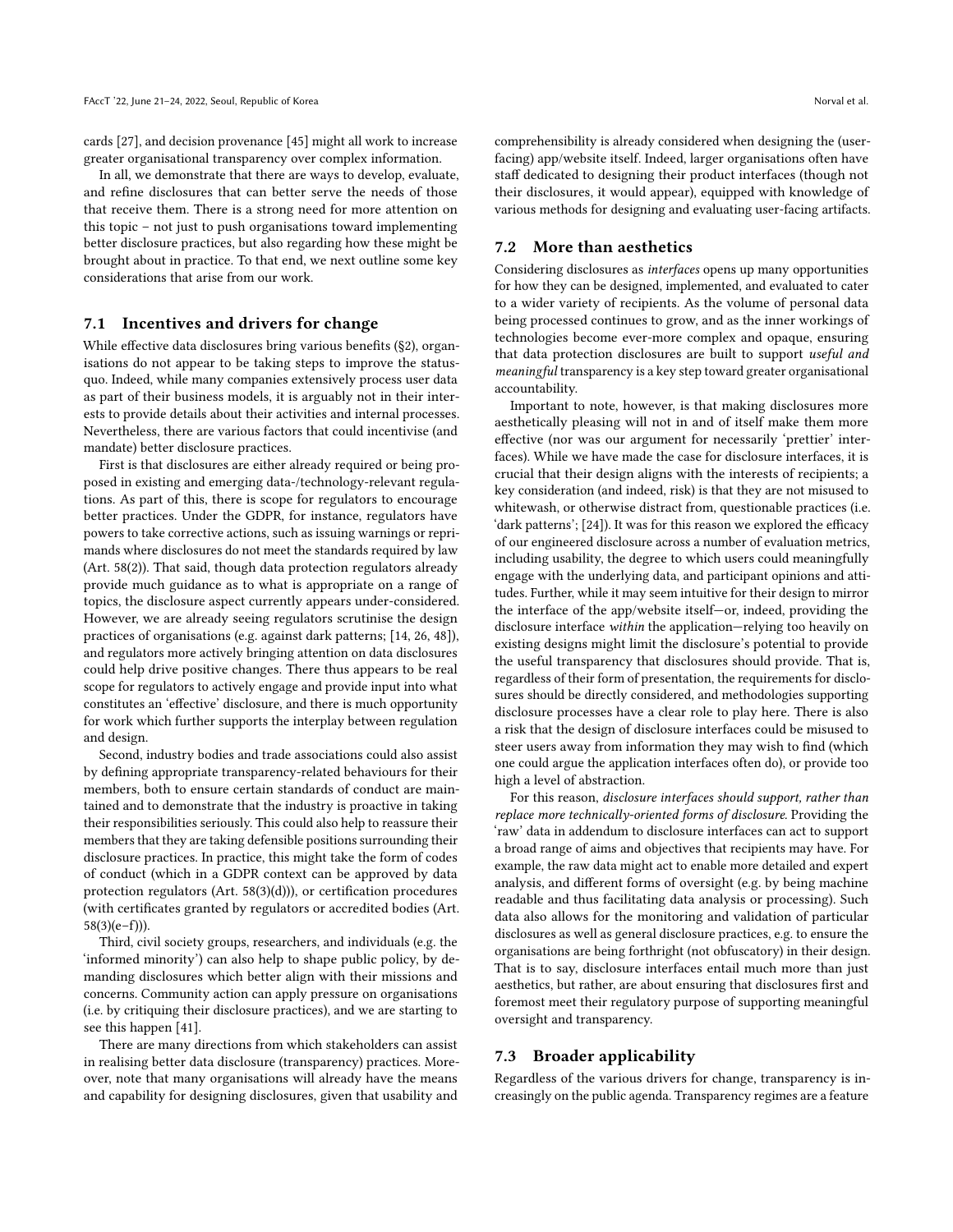Disclosure by Design FAccT '22, June 21–24, 2022, Seoul, Republic of Korea

of a number of emerging laws and regulations, and regulators are showing an increasing awareness of transparency-hindering design [\[26,](#page-10-24) [48\]](#page-11-24). This looks to be a trend set to continue, as regulators come to determine what designing 'effective' transparency mechanisms should entail. Importantly, this will drive the need for better disclosure practices, ensuring that such regimes are operating as they should: to meaningfully inform.

Importantly, though this work focuses mainly on data protection requirements, disclosure obligations exist in a variety of domains, including areas such as health, finance, and consumer protection [\[20\]](#page-10-26). Moreover, record keeping and transparency regimes are increasingly prominent within emerging regulatory frameworks, including the EU's proposed AI Act, Digital Services Act, Digital Markets Act, and ePrivacy Regulation. As such, there will be mounting pressures for more meaningful and useful access to such information. Not only does this mean that disclosure interfaces are of broad significance, but also that there are many possibilities for further research which focuses on a wide variety of different contexts, sectors, purposes, user groups, etc. In this way, one goal of our work is to highlight the need for more attention to be brought towards more effective disclosures in general.

# 8 CONCLUDING REMARKS

Disclosures are a key means for holding data-driven organisations to account. They can provide information that notifies and informs, supporting review, interrogation, and collective challenge – an everimportant task given the pervasiveness of technology and the issues of power this raises. We have argued the importance of ensuring that such disclosures are meaningful for their recipients, to bring about more effective transparency, oversight, and accountability.

Within a technology context, current practices for data disclosures generally appear unfit for this purpose. Towards this, we have demonstrated the potential in treating disclosures as interfaces. Our findings show that engineering an interface can lead to disclosures that are better received and more easily understood compared with current practices. By conceptualising disclosures as interfaces to the data (and the underlying organisational processes they represent), there are a myriad of ways forward toward making them more communicative, informative, and useful to their recipients.

Disclosures represent an important transparency mechanism. As concern around organisational practices grows, there is a real opportunity for shaping the design and conventions of disclosures to make them more effective for their recipients. However, this window is limited as disclosure practices are being shaped right now, and urgent action is needed to shift the paradigm towards better supporting transparency and accountability. The time to act is now, before insufficient and inappropriate conventions develop, which ultimately work to hinder and limit the key aim of disclosures – which is to meaningfully inform.

#### ACKNOWLEDGMENTS

We acknowledge the financial support of the UK Engineering and Physical Sciences Research Council (EP/P024394/1 and EP/R033501/1) and Microsoft through the Microsoft Cloud Computing Research Centre.

#### **REFERENCES**

- <span id="page-10-6"></span>[1] Chadia Abras, Diane Maloney-Krichmar, Jenny Preece, et al. 2004. User-centered design. Bainbridge, W. Encyclopedia of Human-Computer Interaction. Thousand Oaks: Sage Publications 37, 4 (2004), 445–456.
- <span id="page-10-3"></span>David Alpert. 2020. Beyond request-and-respond: Why data access will be insufficient to tame big tech. Columbia Law Review 120, 5 (2020), 1215–1254.
- <span id="page-10-9"></span>[3] Mike Ananny and Kate Crawford. 2018. Seeing without knowing: Limitations of the transparency ideal and its application to algorithmic accountability. New Media & Society 20, 3 (2018), 973–989.<https://doi.org/10.1177/1461444816676645>
- <span id="page-10-11"></span>Article 29 Working Party. 2018. Guidelines on transparency under Regulation 2016/679. WP260 (11 April 2018).
- <span id="page-10-1"></span>[5] Jef Ausloos and Pierre Dewitte. 2018. Shattering One-Way Mirrors – Data Subject Access Rights in Practice. International Data Privacy Law 8, 1 (2018), 4–28.
- <span id="page-10-19"></span>[6] Aaron Bangor, Philip Kortum, and James Miller. 2009. Determining what individual SUS scores mean: Adding an adjective rating scale. Journal of Usability Studies 4, 3 (2009), 114–123.
- <span id="page-10-4"></span>[7] Omri Ben-Shahar and Carl E Schneider. 2014. More than you wanted to know: The Failure of Mandated Disclosure. Princeton University Press.
- <span id="page-10-2"></span>[8] Greg Bensinger. 2020. So far, under California's new privacy law, firms are disclosing too little data – or far too much. [https://www.washingtonpost.com/](https://www.washingtonpost.com/technology/2020/01/21/ccpa-transparency/) [technology/2020/01/21/ccpa-transparency/.](https://www.washingtonpost.com/technology/2020/01/21/ccpa-transparency/) Accessed: 2022-05-09.
- <span id="page-10-8"></span>Mark Bovens. 2006. Analysing and assessing public accountability. A conceptual framework. European Governance Papers C-06-012006 (2006).
- <span id="page-10-21"></span>[10] Virginia Braun and Victoria Clarke. 2006. Using thematic analysis in psychology. Qualitative Research in Psychology 3, 2 (2006), 77–101. [https://doi.org/10.1191/](https://doi.org/10.1191/1478088706qp063oa) [1478088706qp063oa](https://doi.org/10.1191/1478088706qp063oa)
- <span id="page-10-18"></span>[11] John Brooke. 1996. SUS: A quick and dirty usability scale. In Usability evaluation in industry. Taylor and Francis.
- <span id="page-10-14"></span>[12] California State Legislature. 2018. California Consumer Privacy Act of 2018. Cal. Civ. Code §1798.100 (24 September 2018).
- <span id="page-10-0"></span>[13] Jennifer Cobbe, Michelle Seng Ah Lee, and Jatinder Singh. 2021. Reviewable Automated Decision-Making: A Framework for Accountable Algorithmic Systems. In Proceedings of the 2021 ACM Conference on Fairness, Accountability, and Transparency (Virtual Event, Canada) (FAccT '21). Association for Computing Machinery, New York, NY, USA, 598–609.<https://doi.org/10.1145/3442188.3445921>
- <span id="page-10-23"></span>[14] Commission Nationale de l'Informatique et des Libertés. 2022. ies: the CNIL fines Google a total of 150 million euros and Facebook 60 million euros for non-compliance with French legislation. [https://www.cnil.fr/en/cookies-cnil-fines-google-total-150-million-euros-and](https://www.cnil.fr/en/cookies-cnil-fines-google-total-150-million-euros-and-facebook-60-million-euros-non-compliance)[facebook-60-million-euros-non-compliance.](https://www.cnil.fr/en/cookies-cnil-fines-google-total-150-million-euros-and-facebook-60-million-euros-non-compliance) Accessed: 2022-05-09.
- <span id="page-10-12"></span>[15] Akber Datoo. 2018. Data in the post-GDPR world. Computer Fraud & Security 2018, 9 (2018), 17–18. [https://doi.org/10.1016/S1361-3723\(18\)30088-5](https://doi.org/10.1016/S1361-3723(18)30088-5)
- <span id="page-10-7"></span>[16] Alan Dix, Janet Finlay, Gregory D Abowd, and Russell Beale. 2003. Humancomputer interaction. Pearson Education.
- <span id="page-10-15"></span>[17] Johanna Drucker. 2014. Graphesis: Visual forms of knowledge production. Harvard University Press.
- <span id="page-10-13"></span>[18] European Union. 2016. Regulation (EU) 2016/679 of the European Parliament and of the Council of 27 April 2016 on the protection of natural persons with regard to the processing of personal data and on the free movement of such data, and repealing Directive 95/46/EC (General Data Protection Regulation). Official
- <span id="page-10-22"></span>Journal of the European Union L119 (4 May 2016), 1–88. [19] Casey Fiesler and Nicholas Proferes. 2018. "Participant" Perceptions of Twitter Research Ethics. Social Media + Society 4, 1 (2018), 1–14. [https://doi.org/10.1177/](https://doi.org/10.1177/2056305118763366) [2056305118763366](https://doi.org/10.1177/2056305118763366)
- <span id="page-10-26"></span>[20] Financial Services Authority. 2008. Transparency as a Regulatory Tool. [https:](https://www.fca.org.uk/publication/discussion/fsa-dp08-03.pdf) [//www.fca.org.uk/publication/discussion/fsa-dp08-03.pdf.](https://www.fca.org.uk/publication/discussion/fsa-dp08-03.pdf) Accessed: 2022-05-09.
- <span id="page-10-16"></span>[21] Timnit Gebru, Jamie Morgenstern, Briana Vecchione, Jennifer Wortman Vaughan, Hanna Wallach, Hal Daumé III, and Kate Crawford. 2021. Datasheets for Datasets. Commun. ACM 64, 12, 86–92.<https://doi.org/10.1145/3458723>
- <span id="page-10-20"></span>[22] Jean D Gibbons and Jean D Gibbons Fielden. 1993. Nonparametric statistics: An introduction. Sage.
- <span id="page-10-10"></span>[23] Robert J Glushko and Tim McGrath. 2005. Document Engineering: Analyzing and designing documents for business informatics and web services. MIT Press.
- <span id="page-10-25"></span>[24] Colin M. Gray, Yubo Kou, Bryan Battles, Joseph Hoggatt, and Austin L. Toombs. 2018. The Dark (Patterns) Side of UX Design. In Proceedings of the 2018 CHI Conference on Human Factors in Computing Systems (Montreal QC, Canada) (CHI '18). Association for Computing Machinery, New York, NY, USA, 1—-14. <https://doi.org/10.1145/3173574.3174108>
- <span id="page-10-5"></span>[25] Alan Kay. 1990. User interface: A personal view. The art of human-computer interface design (1990), 191–207.
- <span id="page-10-24"></span>[26] Le laboratoire d'innovation numérique de la CNIL (LINC). 2020. Shaping Choices in the Digital World. [https://linc.cnil.fr/sites/default/files/atoms/files/cnil\\_ip\\_](https://linc.cnil.fr/sites/default/files/atoms/files/cnil_ip_report_06_shaping_choices_in_the_digital_world.pdf) [report\\_06\\_shaping\\_choices\\_in\\_the\\_digital\\_world.pdf.](https://linc.cnil.fr/sites/default/files/atoms/files/cnil_ip_report_06_shaping_choices_in_the_digital_world.pdf) Accessed: 2022-05-09.
- <span id="page-10-17"></span>[27] Margaret Mitchell, Simone Wu, Andrew Zaldivar, Parker Barnes, Lucy Vasserman, Ben Hutchinson, Elena Spitzer, Inioluwa Deborah Raji, and Timnit Gebru. 2019. Model Cards for Model Reporting. In Proceedings of the Conference on Fairness, Accountability, and Transparency (Atlanta, GA, USA) (FAT\* '19). Association for